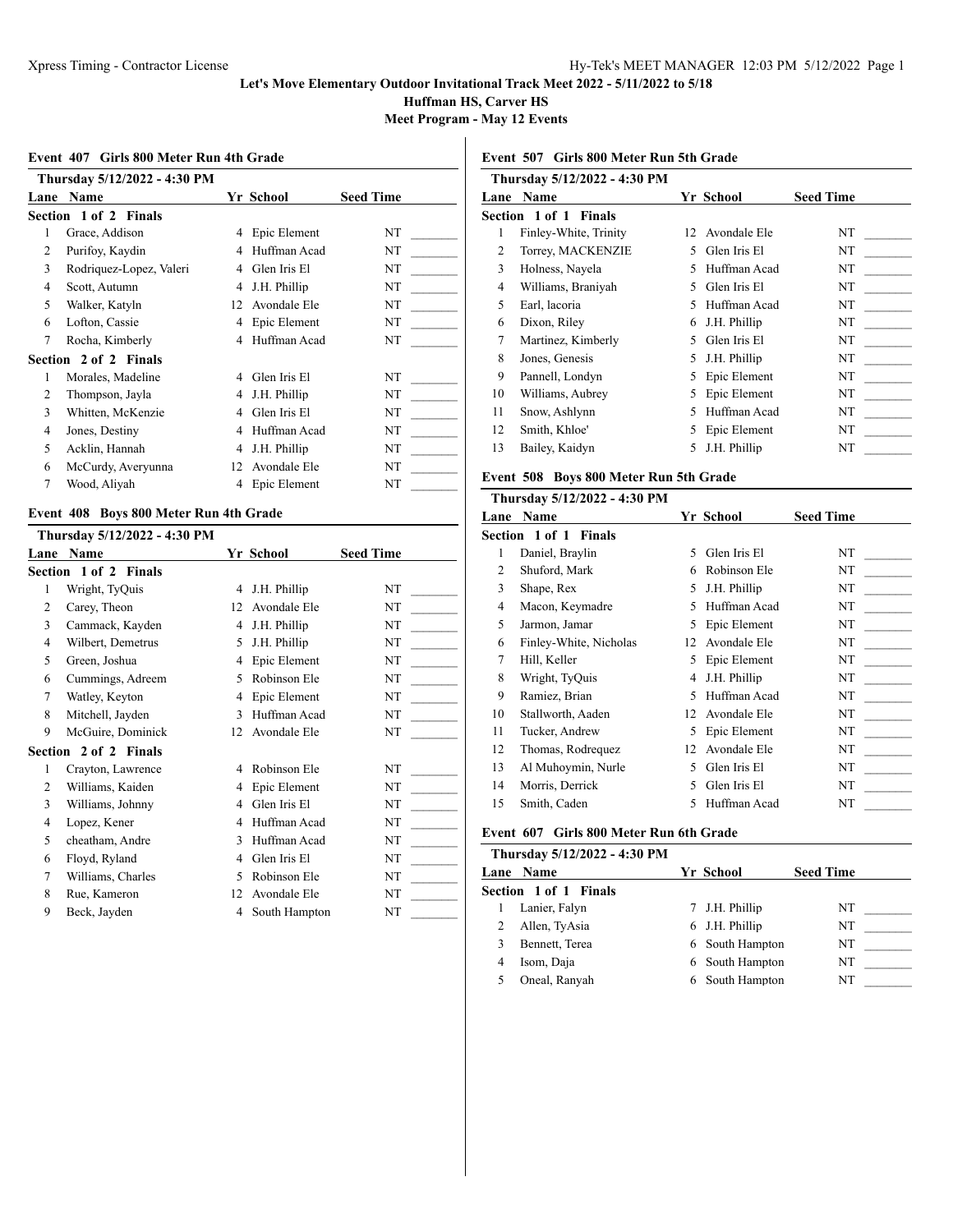**Let's Move Elementary Outdoor Invitational Track Meet 2022 - 5/11/2022 to 5/18**

**Huffman HS, Carver HS**

**Meet Program - May 12 Events**

# **Event 608 Boys 800 Meter Run 6th Grade**

| Thursday 5/12/2022 - 4:30 PM |                       |                |                  |  |  |  |
|------------------------------|-----------------------|----------------|------------------|--|--|--|
|                              | Lane Name             | Yr School      | <b>Seed Time</b> |  |  |  |
|                              | Section 1 of 1 Finals |                |                  |  |  |  |
| 6                            | Long, Khyran          | 6 J.H. Phillip | NT               |  |  |  |
|                              | Long, Kameran         | 6 J.H. Phillip | NT               |  |  |  |
|                              | George, Christopher   | 6 J.H. Phillip | NT               |  |  |  |

#### **Event 401 Girls 100 Meter Dash 4th Grade**

|                | Thursday 5/12/2022 - 4:30 PM |              |              |                  |
|----------------|------------------------------|--------------|--------------|------------------|
| Lane           | Name                         |              | Yr School    | <b>Seed Time</b> |
|                | Section 1 of 3 Finals        |              |              |                  |
| $\overline{c}$ | McDonald, MaKenzi            | 4            | Epic Element | NT               |
| 3              | Bryant, Bailey               | 4            | Glen Iris El | NT               |
| 4              | Haynes, Vezarae              | 3            | Hayes K-8    | NT               |
| 5              | Dandridge, Zarai             | 5            | Huffman Acad | NT               |
| 6              | Terrell, Madison             | 4            | Epic Element | NT               |
| 7              | Muhammad, Nailah             | 3            | Hayes K-8    | NT               |
|                | Section 2 of 3 Finals        |              |              |                  |
| 2              | Washington, Taylor           | 4            | Huffman Acad | NT               |
| 3              | Edwards, Talia               | 4            | Huffman Acad | NT               |
| 4              | Lanier, Kenya                | 12           | Avondale Ele | NT               |
| 5              | Elliott, Janila              | 4            | Hayes K-8    | NT               |
| 6              | Rogers, Emiya                | 4            | Glen Iris El | NT               |
| 7              | Matthews, Denasia            | $\mathbf{3}$ | Avondale Ele | NT               |
|                | Section 3 of 3 Finals        |              |              |                  |
| 1              | Lowe, Jamese                 | 4            | J.H. Phillip | NT               |
| 2              | Greer, Kennedy               | 4            | J.H. Phillip | NT               |
| 3              | Williams, Triniti            | 4            | J.H. Phillip | NT               |
| 4              | Grace, Addison               | 4            | Epic Element | NT               |
| 5              | Cooks, Takeria               | 5            | Robinson Ele | NT               |
| 6              | Daniel, Keziah               | 4            | Glen Iris El | NT               |
| 7              | Herbert, Taneya              | 3            | Hayes K-8    | NT               |

#### **Event 402 Boys 100 Meter Dash 4th Grade**

|                | Thursday 5/12/2022 - 4:30 PM |    |               |                  |
|----------------|------------------------------|----|---------------|------------------|
|                | Lane Name                    |    | Yr School     | <b>Seed Time</b> |
|                | Section 1 of 3 Finals        |    |               |                  |
| 1              | Ford, De'sani                | 3  | Hayes K-8     | NT               |
| $\overline{c}$ | Parker, Cayden               | 4  | Glen Iris El  | NT               |
| 3              | Cephus, Tyler                | 5  | J.H. Phillip  | NT               |
| 4              | Rowell, Isiah                | 3  | Huffman Acad  | NT               |
| 5              | Burpo, Elijah                | 12 | Avondale Ele  | NT               |
| 6              | Cummings, Jesse              | 4  | Robinson Ele  | NT               |
| 7              | Williams, Kaiden             | 4  | Epic Element  | NT               |
| 8              | Beck, Jayden                 | 4  | South Hampton | NT               |
|                | Section 2 of 3 Finals        |    |               |                  |
| 1              | Glass, Jordan                | 4  | Glen Iris El  | NT               |
| 2              | Berry, Jaidon                | 4  | J.H. Phillip  | NT               |
| 3              | Quinney, Gavin               | 4  | Epic Element  | NT               |
| 4              | Rahmaan, Eric                | 3  | Hayes K-8     | NT               |
| 5              | Hernandez, Cristopher        | 5  | Robinson Ele  | NT               |
| 6              | Robinson, Jherdein           | 12 | Avondale Ele  | NT               |
| 7              | Green, Elton                 | 4  | Epic Element  | NT               |
|                |                              |    |               |                  |

#### **Section 3 of 3 Finals**

| Harrison, Cameron   | 4 Huffman Acad | NT |
|---------------------|----------------|----|
| Dailey, DeAngelo    | 4 Robinson Ele | NT |
| Reed, Jeremiah      | 3 Hayes K-8    | NT |
| Gordon, Jamarion    | 4 Huffman Acad | NT |
| McKinstry, Demarion | 5 Robinson Ele | NT |
| Ham, Dadron         | 4 J.H. Phillip | NT |
| Byers, Mason        | 4 Glen Iris El | NT |

#### **Event 501 Girls 100 Meter Dash 5th Grade**

|                | Thursday 5/12/2022 - 4:30 PM |    |              |                  |
|----------------|------------------------------|----|--------------|------------------|
|                | <b>Lane Name</b>             |    | Yr School    | <b>Seed Time</b> |
|                | <b>Section 1 of 3 Finals</b> |    |              |                  |
| 2              | Haynes, Tynavia              | 4  | Hayes K-8    | NT               |
| 3              | Smith, Trinity               | 5  | Huffman Acad | NT               |
| 4              | Bennett, Demani              | 12 | Avondale Ele | NT               |
| 5              | Harriel, Xerra               | 4  | Hayes K-8    | NT               |
| 6              | Sims, Reagan                 | 5  | Epic Element | NT               |
| 7              | Harris, Kamiya               | 5  | Glen Iris El | NT               |
|                | <b>Section 2 of 3 Finals</b> |    |              |                  |
| $\overline{2}$ | Smith, Khamaurie             | 5  | Epic Element | NT               |
| 3              | Ariel, Taunton               | 5  | Huffman Acad | NT               |
| 4              | Henderson, Kendall           | 5  | Glen Iris El | NT               |
| 5              | Burrell, Harmoni             | 5  | Glen Iris El | NT               |
| 6              | Frank, Talaysha              | 5  | Huffman Acad | NT               |
| 7              | Allen, Aja                   | 3  | Hayes K-8    | NT               |
|                | <b>Section 3 of 3 Finals</b> |    |              |                  |
| 2              | Holley, Summer               | 4  | Hayes K-8    | NT               |
| 3              | Chambers, Kasi               | 5  | Epic Element | NT               |
| 4              | Robinson, Addison            | 5  | J.H. Phillip | NT               |
| 5              | Dixon, Madison               | 6  | J.H. Phillip | NT               |
| 6              | Gardner, Taylor              | 4  | J.H. Phillip | NT               |
|                |                              |    |              |                  |

### **Event 502 Boys 100 Meter Dash 5th Grade**

| Thursday 5/12/2022 - 4:30 PM |    |              |                                          |
|------------------------------|----|--------------|------------------------------------------|
| <b>Lane Name</b>             |    |              | <b>Seed Time</b>                         |
| <b>Section 1 of 3 Finals</b> |    |              |                                          |
| Parker, KaVon                | 5. | Glen Iris El | NT                                       |
| Davenport, Christian         |    |              | NT                                       |
| Young, Demetrius             | 4  | Hayes K-8    | NT                                       |
| Watts, Jordan                | 4  | Hayes K-8    | NT                                       |
| Foster, Donovan              |    | Epic Element | NT                                       |
| Williams, Rashaard           | 5. | Glen Iris El | NT                                       |
| <b>Section 2 of 3 Finals</b> |    |              |                                          |
| Coleman, Kiontez             | 5  | Huffman Acad | NT                                       |
| Stephens, Kharter            | 5  | Huffman Acad | NT                                       |
| Shape, Rex                   | 5. | J.H. Phillip | NT                                       |
| Turner, Patton               | 5  | Glen Iris El | NT                                       |
| Marko, Devin                 |    | Avondale Ele | NT                                       |
|                              |    |              | Yr School<br>12 Avondale Ele<br>5.<br>12 |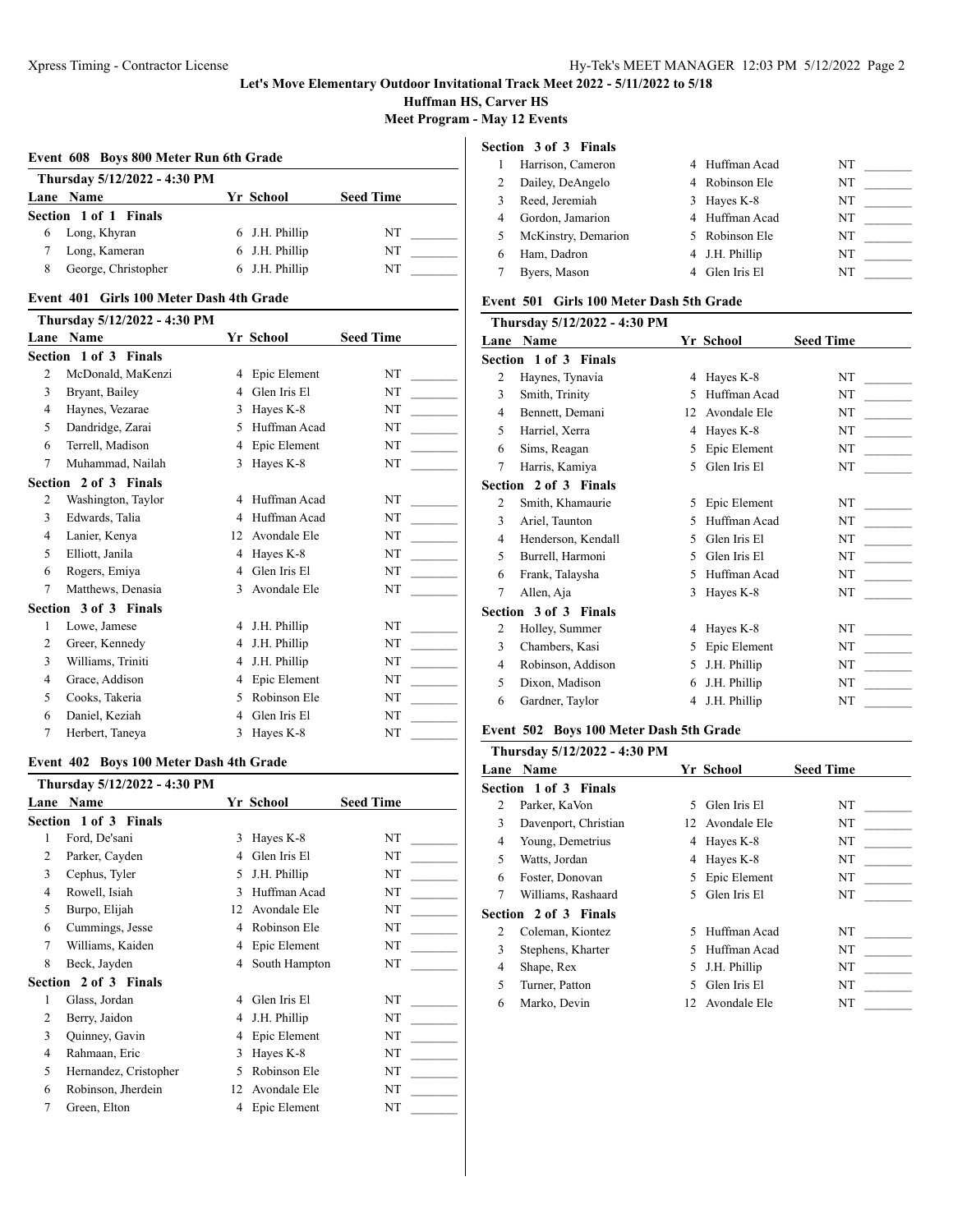# **Let's Move Elementary Outdoor Invitational Track Meet 2022 - 5/11/2022 to 5/18**

**Huffman HS, Carver HS**

**Meet Program - May 12 Events**

# **Section 3 of 3 Finals...(Event 502 Boys 100 Meter Dash 5th Grade)**

| 2 | Milliner, Zion       | 12 Avondale Ele | NT |  |
|---|----------------------|-----------------|----|--|
|   | 3 Hamlin, Karter     | 5 Epic Element  | NT |  |
|   | 4 Mccurdy, Janorris  | 5 Huffman Acad  | NT |  |
|   | 5 Yancy, Ivan        | 5 Epic Element  | NT |  |
| 6 | Washington, Jacoriun | 6 Robinson Ele  | NT |  |

#### **Event 601 Girls 100 Meter Dash 6th Grade**

|   | Thursday 5/12/2022 - 4:30 PM |    |                 |                  |
|---|------------------------------|----|-----------------|------------------|
|   | Lane Name                    |    | Yr School       | <b>Seed Time</b> |
|   | Section 1 of 1 Finals        |    |                 |                  |
| 2 | Fenderson, Paris             | 5. | Hayes K-8       | NT               |
| 3 | Dickerson, Aaliyah           | 5. | Hayes K-8       | NT               |
| 4 | Grant, Makiyah               | 5. | Hayes K-8       | NT               |
| 5 | Bolling, Makayla             |    | 12 J.H. Phillip | NT               |
| 6 | Oneal, Ranyah                | 6  | South Hampton   | NT               |
|   | Allen, TyAsia                | 6  | J.H. Phillip    | NT               |
| 8 | Jones, Samari                | 8  | J.H. Phillip    | NT               |

# **Event 602 Boys 100 Meter Dash 6th Grade**

|   | Thursday 5/12/2022 - 4:30 PM |    |               |                  |
|---|------------------------------|----|---------------|------------------|
|   | Lane Name                    |    | Yr School     | <b>Seed Time</b> |
|   | Section 1 of 1 Finals        |    |               |                  |
|   | Fields, Jacorey              |    | South Hampton | NT               |
| 2 | Long, Khyran                 | 6  | J.H. Phillip  | NT               |
| 3 | Pettus, Warrick              |    | J.H. Phillip  | NT               |
| 4 | King, Elijah                 |    | J.H. Phillip  | NT               |
| 5 | Watts, Jaylon                | 5. | Hayes K-8     | NT               |
| 6 | Teoualey, JouKorian          | 5. | Hayes K-8     | NT               |
|   | Jackson, Ashtyn              |    | South Hampton | NT               |

#### **Event 425 Mixed 4x200 Meter Relay 4th Grade**

|                | Thursday 5/12/2022 - 4:30 PM |       |                  |
|----------------|------------------------------|-------|------------------|
|                | Lane Team                    | Relay | <b>Seed Time</b> |
|                | Section 1 of 2 Finals        |       |                  |
| 1              | J.H. Phillip                 | A     | NT               |
| $\mathfrak{D}$ | Avondale Ele                 | А     | NT               |
| $\mathbf{3}$   | Huffman Acad                 | A     | NT               |
| 4              | Epic Element                 | А     | NT               |
|                | Section 2 of 2 Finals        |       |                  |
|                | Glen Iris El                 | A     | NT               |
| 2              | Hayes K-8                    | A     | NT               |
| 3              | Glen Iris El                 | В     | NT               |
|                |                              |       |                  |

### **Event 525 Mixed 4x200 Meter Relay 5th Grade**

| Thursday 5/12/2022 - 4:30 PM   |       |                  |
|--------------------------------|-------|------------------|
| Lane Team                      | Relay | <b>Seed Time</b> |
| Section 1 of 2 Finals          |       |                  |
| Avondale Ele                   | A     | NT               |
| $\mathfrak{D}$<br>Huffman Acad | A     | NT               |
| 3<br>Hayes K-8                 | A     | NT               |
| Section 2 of 2 Finals          |       |                  |
| Epic Element                   | A     | NT               |
| J.H. Phillip<br>2              | А     | NT               |
| Glen Iris El                   | А     | NT               |
|                                |       |                  |

# **Event 625 Mixed 4x200 Meter Relay 6th Grade**

| Thursday 5/12/2022 - 4:30 PM |       |                  |
|------------------------------|-------|------------------|
| Lane Team                    | Relav | <b>Seed Time</b> |
| Section 1 of 1 Finals        |       |                  |
| 4 J.H. Phillip               | А     | NT               |
| South Hampton                |       | NT               |

#### **Event 415 Girls Long Jump 4th Grade**

|     | Thursday 5/12/2022 - 4:30 PM |    |              |                  |
|-----|------------------------------|----|--------------|------------------|
| Pos | <b>Name</b>                  |    | Yr School    | <b>Seed Mark</b> |
|     | Flight 1 of 1 Finals         |    |              |                  |
| 1   | Burgens, Zaelyn              | 4  | Huffman Acad | ND               |
| 2   | Gardner, Taylor              | 4  | J.H. Phillip | ND               |
| 3   | Harper, Serenity             | 4  | Glen Iris El | ND               |
| 4   | Hudson, Justice              | 4  | Glen Iris El | ND               |
| 5   | McCurdy, Averyunna           | 12 | Avondale Ele | ND               |
| 6   | Mccoy, Alaile                | 4  | Huffman Acad | ND               |
| 7   | Pasley, Christina            | 4  | Glen Iris El | ND               |
| 8   | Portis, Arianna              | 4  | Epic Element | ND               |
| 9   | Sager, kaylee                | 4  | J.H. Phillip | ND               |
| 10  | Smith, Madison               | 4  | Epic Element | ND               |
| 11  | Terrell, Madison             | 4  | Epic Element | ND               |
| 12  | Thompson, Jayla              | 4  | J.H. Phillip | ND               |
| 13  | Walker, Katyln               | 12 | Avondale Ele | ND               |
| 14  | Washington, Taylor           | 4  | Huffman Acad | ND               |

### **Event 515 Girls Long Jump 5th Grade**

|     | Thursday 5/12/2022 - 4:30 PM |    |              |                  |
|-----|------------------------------|----|--------------|------------------|
| Pos | <b>Name</b>                  |    | Yr School    | <b>Seed Mark</b> |
|     | Flight 1 of 1 Finals         |    |              |                  |
| 1   | Ariel, Taunton               | 5  | Huffman Acad | ND               |
| 2   | Burrell, Harmoni             | 5  | Glen Iris El | ND               |
| 3   | Bennett, Demani              | 12 | Avondale Ele | ND               |
| 4   | Chambers, Kasi               | 5  | Epic Element | ND               |
| 5   | Coleman, Morgan              | 5  | Huffman Acad | ND               |
| 6   | Dixon, Madison               | 6  | J.H. Phillip | ND               |
| 7   | Dixon, Riley                 | 6  | J.H. Phillip | ND               |
| 8   | Finley-White, Trinity        | 12 | Avondale Ele | ND               |
| 9   | Gilmore, Bralyn              | 5  | J.H. Phillip | ND               |
| 10  | Hudson, Kiersten             | 5  | Epic Element | ND               |
| 11  | Martinez, Kimberly           | 5  | Glen Iris El | ND               |
| 12  | Mobley, Meghan               | 5  | Epic Element | ND               |
| 13  | Smith, Trinity               | 5  | Huffman Acad | ND               |
| 14  | Torrey, MACKENZIE            | 5  | Glen Iris El | ND               |
|     |                              |    |              |                  |

#### **Event 615 Girls Long Jump 6th Grade**

|     | Thursday 5/12/2022 - 4:30 PM |                 |                  |  |
|-----|------------------------------|-----------------|------------------|--|
| Pos | <b>Name</b>                  | Yr School       | <b>Seed Mark</b> |  |
|     | Flight 1 of 1 Finals         |                 |                  |  |
|     | Allen, TyAsia                | 6 J.H. Phillip  | ND               |  |
|     | Bolling, Makayla             | 12 J.H. Phillip | ND               |  |
|     | Isom, Daja                   | 6 South Hampton | ND               |  |
|     | Lanier, Falyn                | 7 J.H. Phillip  | ND               |  |